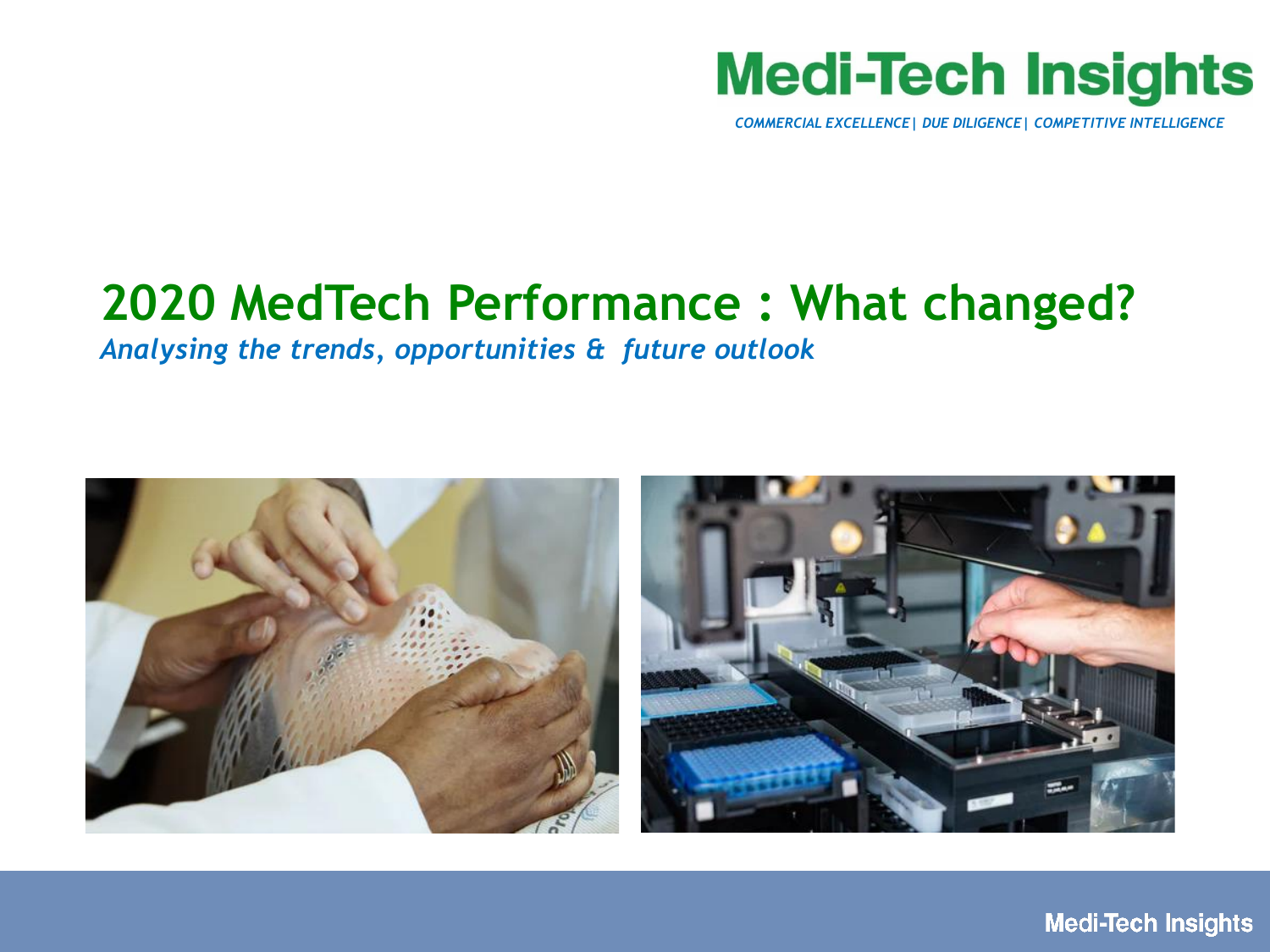### **MedTech Sector experienced a slowdown of growth in 2020 with major decline in Q2 '20 but pick up in revenues in H2 20**



*\* Top 30 MedTech companies presenting sectors across Orthopaedics, Cardiology, Diagnostics, Imaging, Dental, Ophthalmic & Life Sciences and Tools* 

- Most major sectors experienced sharp declines in Q2 2020 (except for critical care, medical consumables & lab diagnostics) due to the onset of pandemic
- Elective but non-deferrable procedures like in Orthopaedics, certain Dental procedures started to recover in Q3/4 2020 but decreased overall Y-o-Y
- Wide sector differences within MedTech & unprecedented decline in revenues not seen since 2008 when impact on MedTech was selective & minimal



| 1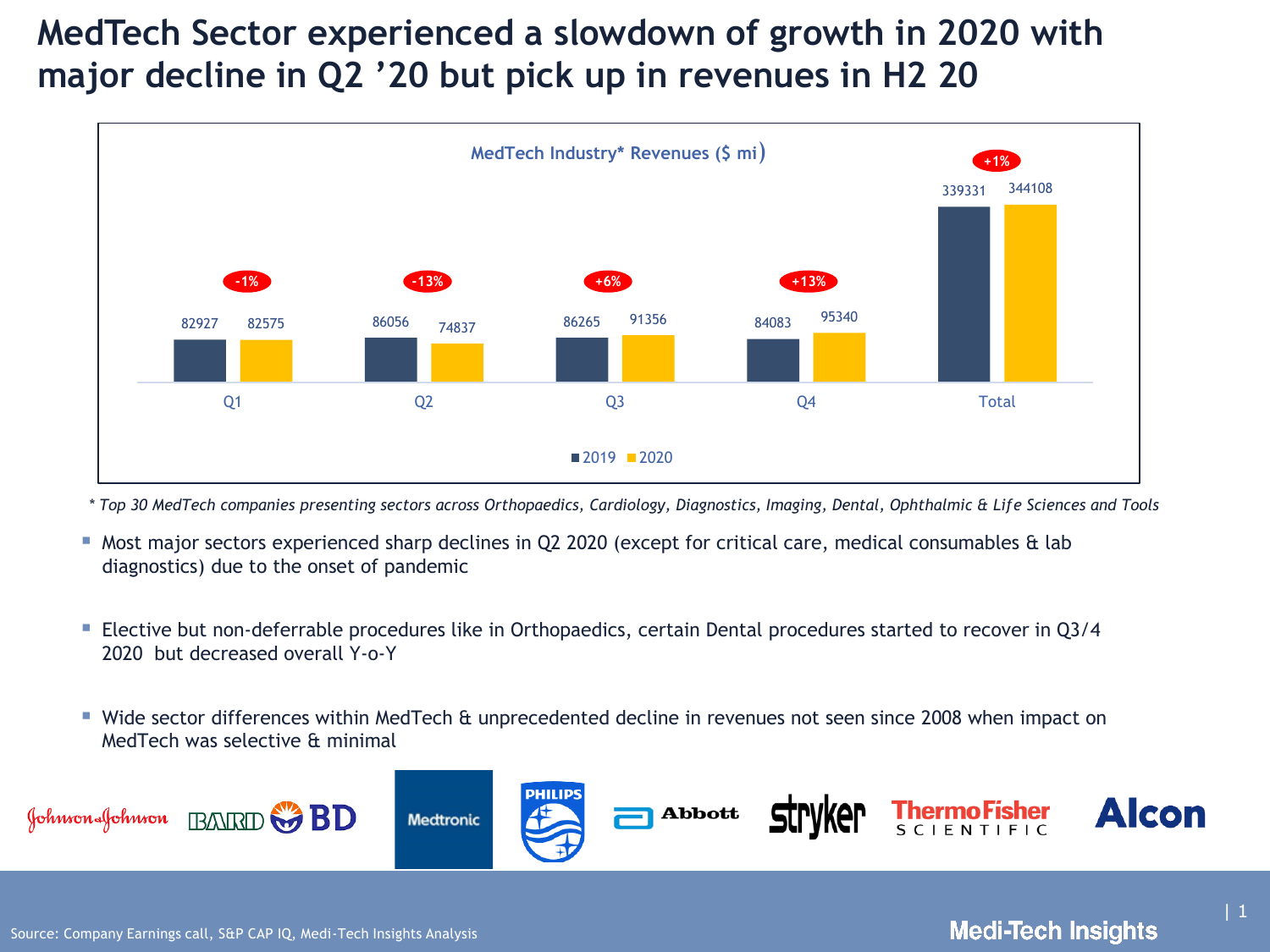### **Sector review: Orthopaedics, Cardiology/Endo & Diagnostics/Imaging**



**Interventional Cardiology/Endovascular Revenue (\$ mi**)







| • Orthopaedic companies overall experienced 9% decline in Y-o-Y |
|-----------------------------------------------------------------|
| revenues                                                        |

**Remarks**

- 30% decline in Q2 alone, with Revenues in Q3/4 at par with 2019 revenues
- Procedural volumes likely to fully recover only by end 2021
- Companies have continued to use M&A route to re-shape their portfolio to robotics, extremities which are high growth areas
- Interventional Cardiology & Endovascular procedures being less deferable than sector like Orthopaedics, meant that Y-o-Y decline was only 1%
- Major impact in Q2 on procedures including PCIs, TAVR and potential delays in enrolling patients for clinical trials in the growing area of Structural Heart (TMVR, Tricuspid)
- Medtronic, Boston Scientific & Abbott are key players but number of new technologies in vessel closure, atherectomy, IVUS & peripheral procedures along with start-ups in heart valves make this a robust growth sector
- Some decline in Q2 but quick recovery due to use of diagnostics & imaging to combat the pandemic. Overall sector revenues stable compared to 2019.
- Sector trends include accelerated digitisation in imaging, pathology, use of AI, mobile imaging
- Emergence of Remote Patient Monitoring as a growth area with number of M&A by established players to acquire capabilities (e.g. Philips-Capsule & Biotelemetry)

#### Source: Company Earnings call, S&P CAP IQ, Medi-Tech Insights Analysis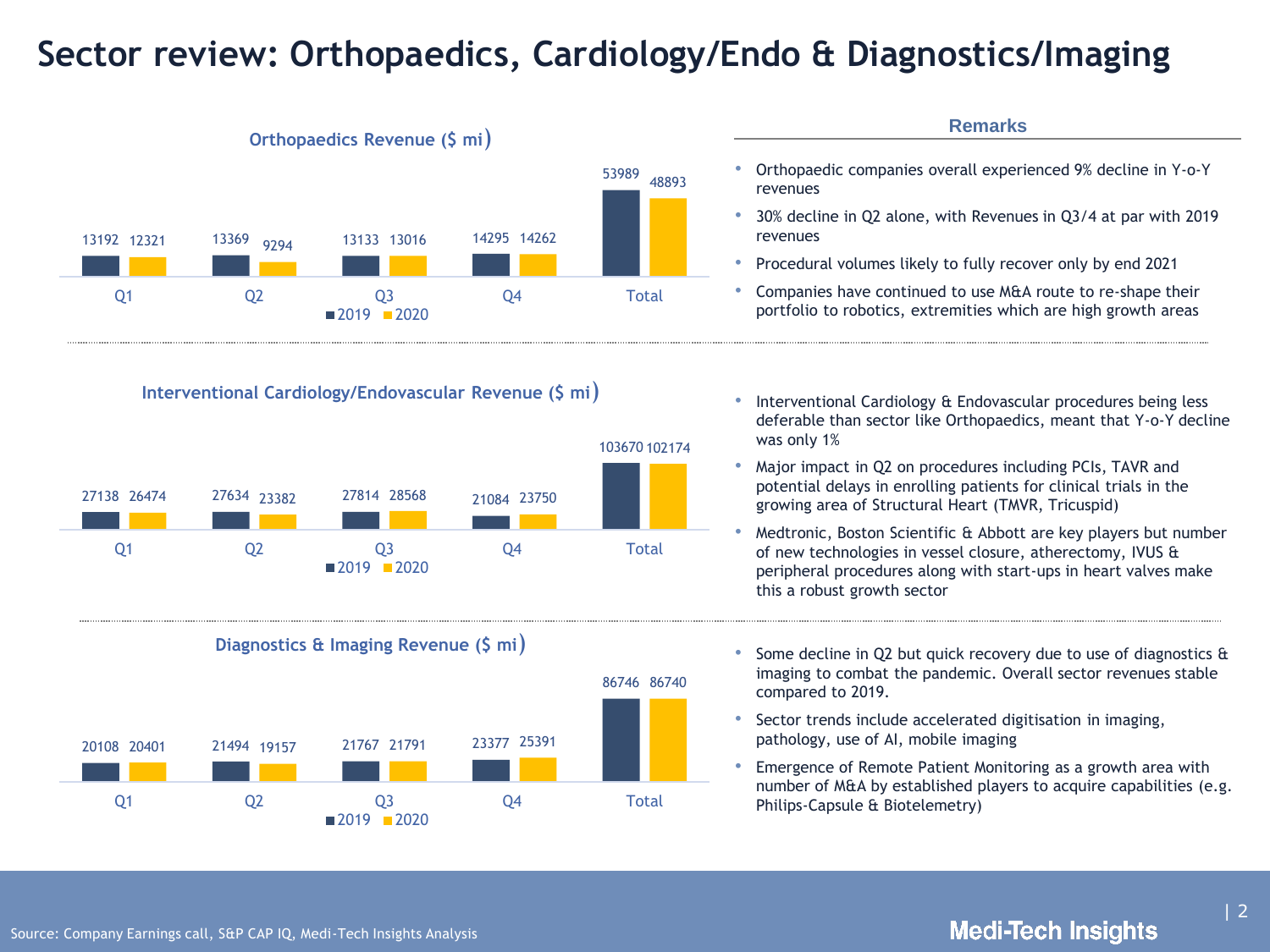### **Sector review: Life Sciences, Ophthalmology, Dental**



- technologies like digital scanning, CAD/CAM
- M&A activity robust with spin-off of ZimmerBiomet Dental/Spine BU, and numerous acquisitions in clear aligner segment

Q1 Q2 Q3 Q4 Total

 $2019$   $2020$ 

### **Medi-Tech Insights**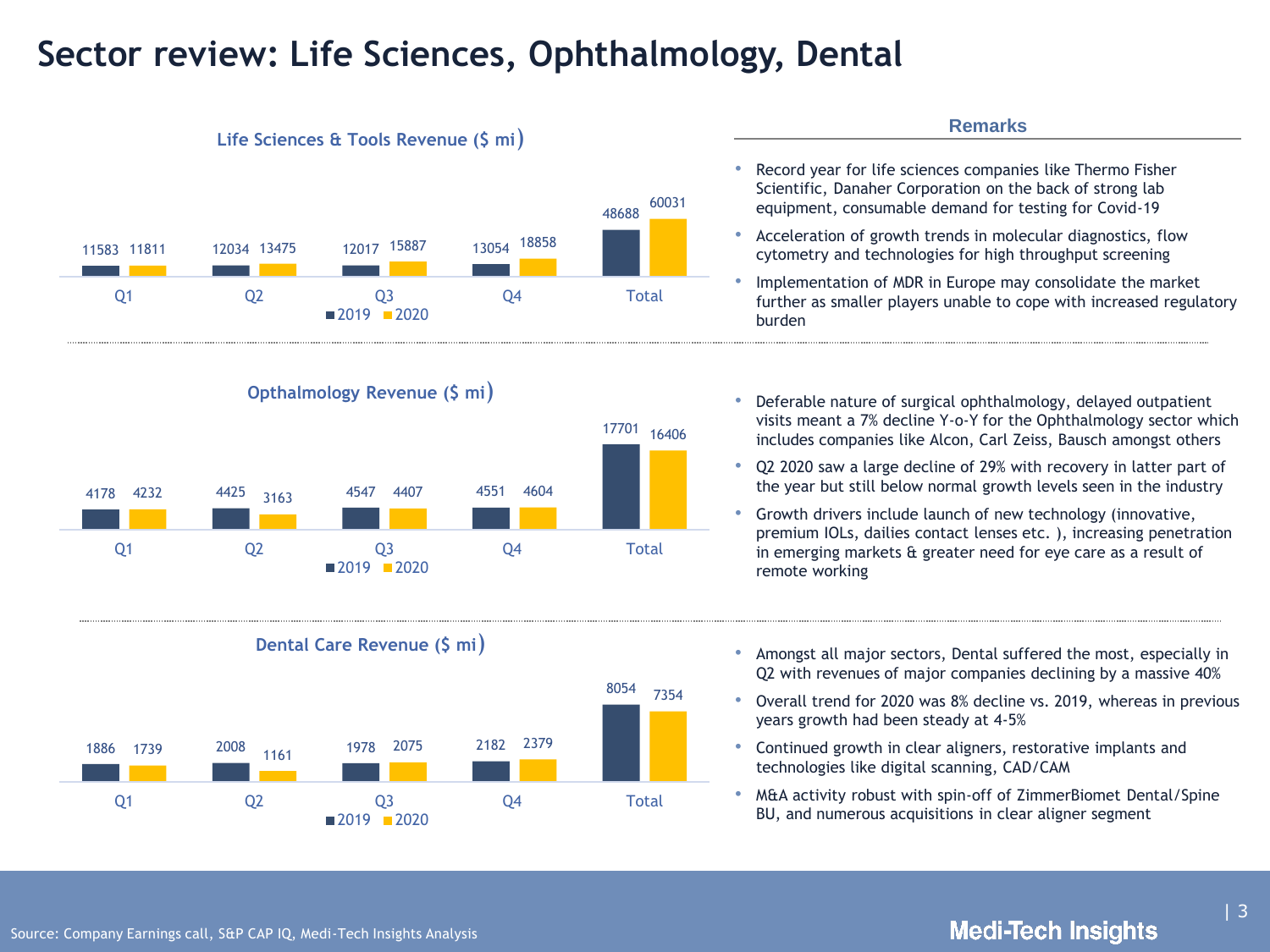# **So what has changed for MedTech due to the pandemic?**

| <b>Acceleration</b><br>of Digital                    | $\Box$ Digital tools as enabling technologies for clinical measures viz. remote monitoring, diagnostics; all trends<br>which were growing pre-pandemic, have accelerated multi-fold as a result of Covid-19<br>$\Box$ Corporates have made step changes in digital marketing $\alpha$ sales with omni-channel communications, virtual<br>education platforms & experimentation in virtual tradeshows and lead generation<br>$\Box$ We can expect further selective digitization of the go-to-market model with a mix of in-person & virtual<br>engagement with customers             |
|------------------------------------------------------|--------------------------------------------------------------------------------------------------------------------------------------------------------------------------------------------------------------------------------------------------------------------------------------------------------------------------------------------------------------------------------------------------------------------------------------------------------------------------------------------------------------------------------------------------------------------------------------|
| <b>Continued</b><br><b>M&amp;A</b><br><b>Trend</b>   | $\Box$ Increasingly and not unlike Pharma, large MedTech players have become platforms to commercialize<br>technologies with increasing share of innovations coming from smaller, more agile start-ups<br>□ CMS announcement of default reimbursement (for limited period) for breakthrough-designated devices,<br>broader definition of acute care delivery setting allowing virtual care reimbursement are all positive moves<br>for innovation in the sector<br>$\Box$ In addition, MedTech assets are increasingly able to access the public markets with vehicles such as SPACs |
| <b>Focus on</b><br><b>Supply</b><br>Chains &<br>Cost | $\Box$ Due to the high gross margins enjoyed so far by MedTech, supply chain and cost optimization has not been<br>the #1 priority for companies. This is likely to change<br>□ Supply Chain security, policies around contract manufacturing, supplier dependence are all areas likely to be<br>increasingly scrutinized more & more<br>$\Box$ Large, diversified suppliers who can add value beyond simplistic services are likely to benefit                                                                                                                                      |
| Search for<br><b>New Revenue</b><br><b>Pockets</b>   | □ 2020 has been a temporary setback for some MedTech sectors and a tailwind for some others<br>□ New ways of working amongst physicians, changed patient attitudes and agile product development models<br>tested successfully during the pandemic will lead to new revenue streams, changing business models and<br>further opportunities for growth<br>□ Data as Service, Remote Care will emerge as additional revenue streams for corporates with the right<br>strategy                                                                                                          |